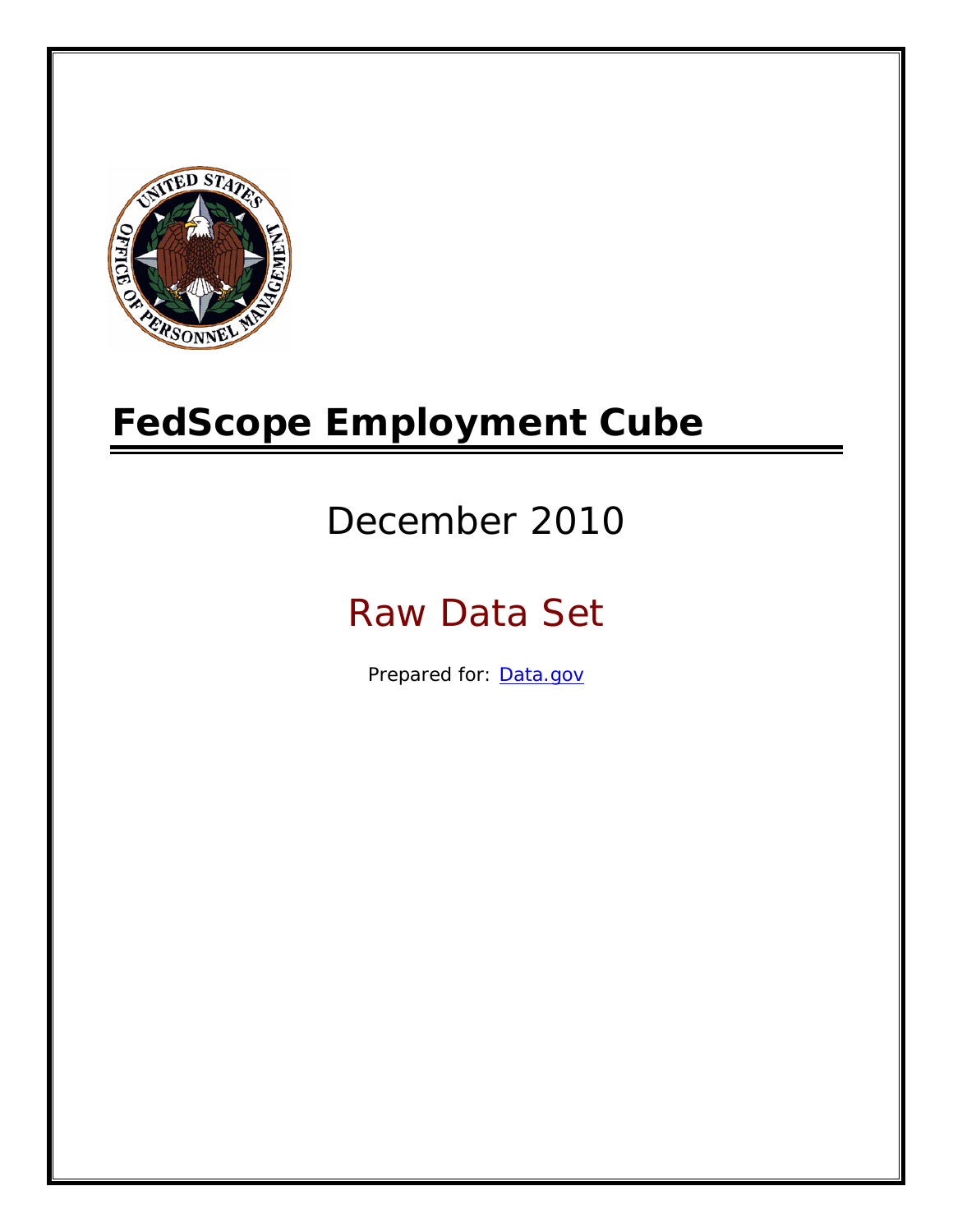FedScope Employment Cube (December 2010)

**Raw Data Set** (http://www.data.gov/)



# **Table of Contents**

| $\mathbf{1}$   | <b>OVERVIEW</b>                                | 3              |
|----------------|------------------------------------------------|----------------|
| 1.1            | Purpose                                        | 3              |
| 1.2            | <b>Scope</b>                                   | 3              |
| $\overline{2}$ | <b>RAW DATA SET FILE</b>                       | 3              |
| 2.1            | <b>FACTDATA</b>                                | 3              |
| 3              | <b>DIMENSION TRANSLATIONS FILES</b>            | 5              |
| 3.1            | Agency                                         | 5              |
| 3.2            | Location                                       | 6              |
| 3.3            | Age                                            | 6              |
| 3.4            | <b>Education Level</b>                         | $\overline{7}$ |
| 3.5            | <b>General Schedule &amp; Equivalent Grade</b> | 8              |
| 3.6            | <b>Length of Service</b>                       | 8              |
| 3.7            | Occupation                                     | 9              |
| 3.8            | <b>Occupation Category</b>                     | 9              |
| 3.9            | Pay Plan & Grade                               | 10             |
| 3.10           | <b>Salary Level</b>                            | 10             |
| 3.11           | <b>STEM Occupations</b>                        | 11             |
|                | 3.12 Supervisory Status                        | 11             |
|                | 3.13 Type of Appointment                       | 12             |
|                | 3.14 Work Schedule                             | 12             |
| 3.15           | <b>Work Status</b>                             | 13             |
|                | 3.16 Date                                      | 13             |
|                | 3.17 Employment                                | 14             |
|                | 3.18 Average Salary                            | 14             |
|                | 3.19 Average Length of Service                 | 14             |
| $\overline{4}$ | <b>DATA DEFINITIONS</b>                        | 15             |
| 4.1            | Agency                                         | 15             |
| 4.2            | Location                                       | 15             |
| 4.3            | Age                                            | 15             |
| 4.4            | <b>Education Level</b>                         | 15             |
| 4.5            | <b>General Schedule &amp; Equivalent Grade</b> | 15             |
| 4.6            | <b>Length of Service</b>                       | 15             |
| 4.7            | Occupation                                     | 15             |
| 4.8            | <b>Occupation Category</b>                     | 15             |
| 4.9            | Pay Plan & Grade                               | 16             |
| 4.10           | <b>Salary Level</b>                            | 16             |
| 4.11           | <b>STEM Occupations</b>                        | 16             |
| 4.12           | <b>Supervisory Status</b>                      | 16             |
| 4.13           | <b>Type of Appointment</b>                     | 16             |
| 4.14           | <b>Work Schedule</b>                           | 16             |

Source: FedScope (https://www.fedscope.opm.gov/) 1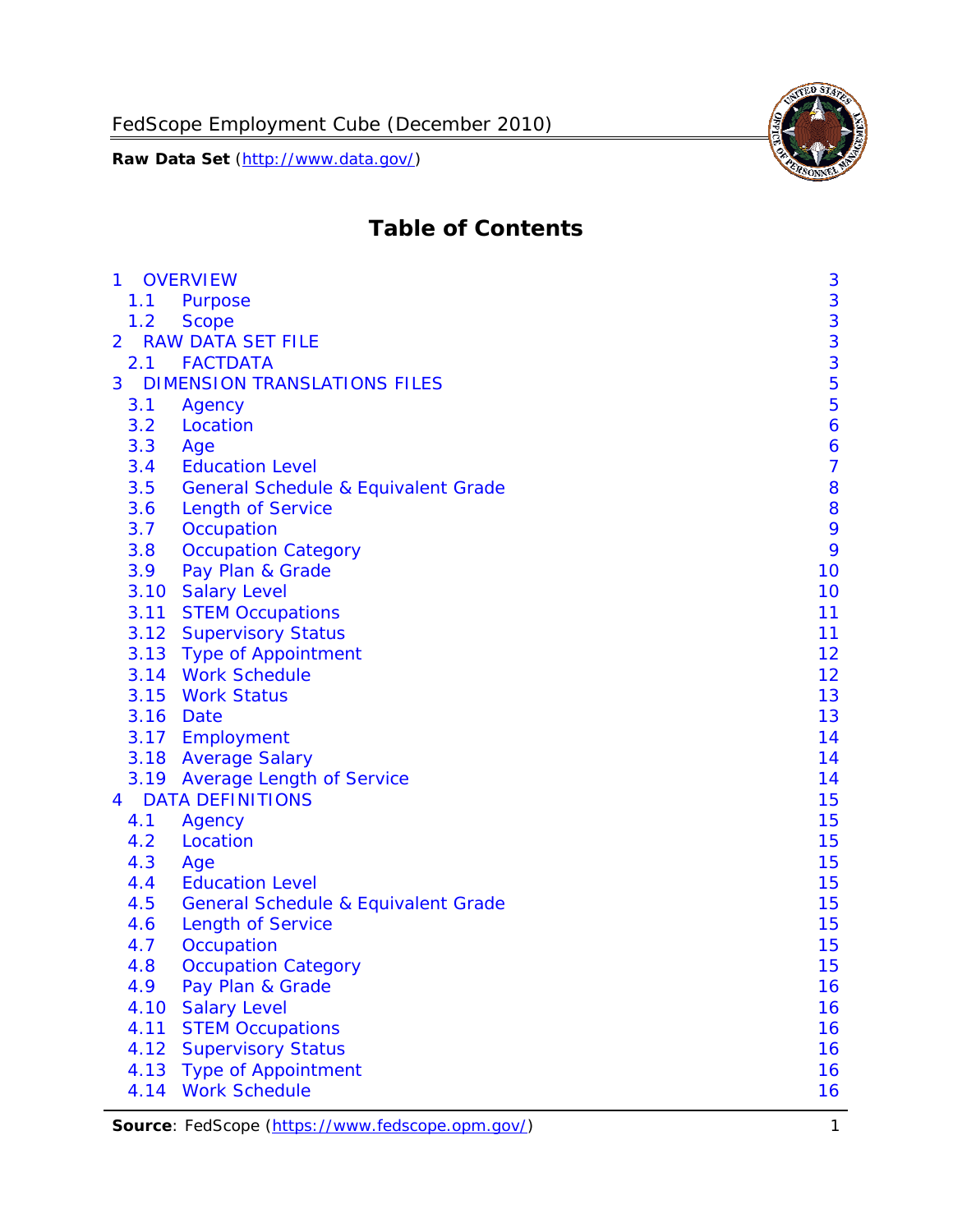FedScope Employment Cube (December 2010)

**Raw Data Set** (http://www.data.gov/)

|     | 4.15 Work Status                                    | 16 |
|-----|-----------------------------------------------------|----|
|     | 4.16 Date                                           | 16 |
|     | 4.17 Employment                                     | 17 |
|     | 4.18 Average Salary                                 | 17 |
|     | 4.19 Average Length of Service                      | 17 |
|     | 5 APPENDIX                                          | 18 |
| 5.1 | SAS Program to Read Raw Data Sets for Data Analysis | 18 |
| 5.2 | <b>FedScope General Public Web Site</b>             | 18 |

# **Listing of Tables**

| Table 2.1: FACTDATA.TXT Record Layout   | 4  |
|-----------------------------------------|----|
| Table 3.1: DTagy.txt Record Layout      | 5  |
| Table 3.2: DTloc.txt Record Layout      | 6  |
| Table 3.3: DTagelvl.txt Record Layout   | 6  |
| Table 3.4: DTedlvl.txt Record Layout    | 7  |
| Table 3.5: DTgsegrd.txt Record Layout   | 8  |
| Table 3.6: DTIoslyl.txt Record Layout   | 8  |
| Table 3.7: DTocc.txt Record Layout      | 9  |
| Table 3.8: DTpatco.txt Record Layout    | 9  |
| Table 3.9: DTppgrd.txt Record Layout    | 10 |
| Table 3.10: DTsallvl.txt Record Layout  | 10 |
| Table 3.11: DTstemocc.txt Record Layout | 11 |
| Table 3.12: DTsuper.txt Record Layout   | 11 |
| Table 3.13: DTtoa.txt Record Layout     | 12 |
| Table 3.14: DTwrksch.txt Record Layout  | 12 |
| Table 3.15: DTwkstat.txt Record Layout  | 13 |
| Table 3.16: DTdate.txt Record Layout    | 13 |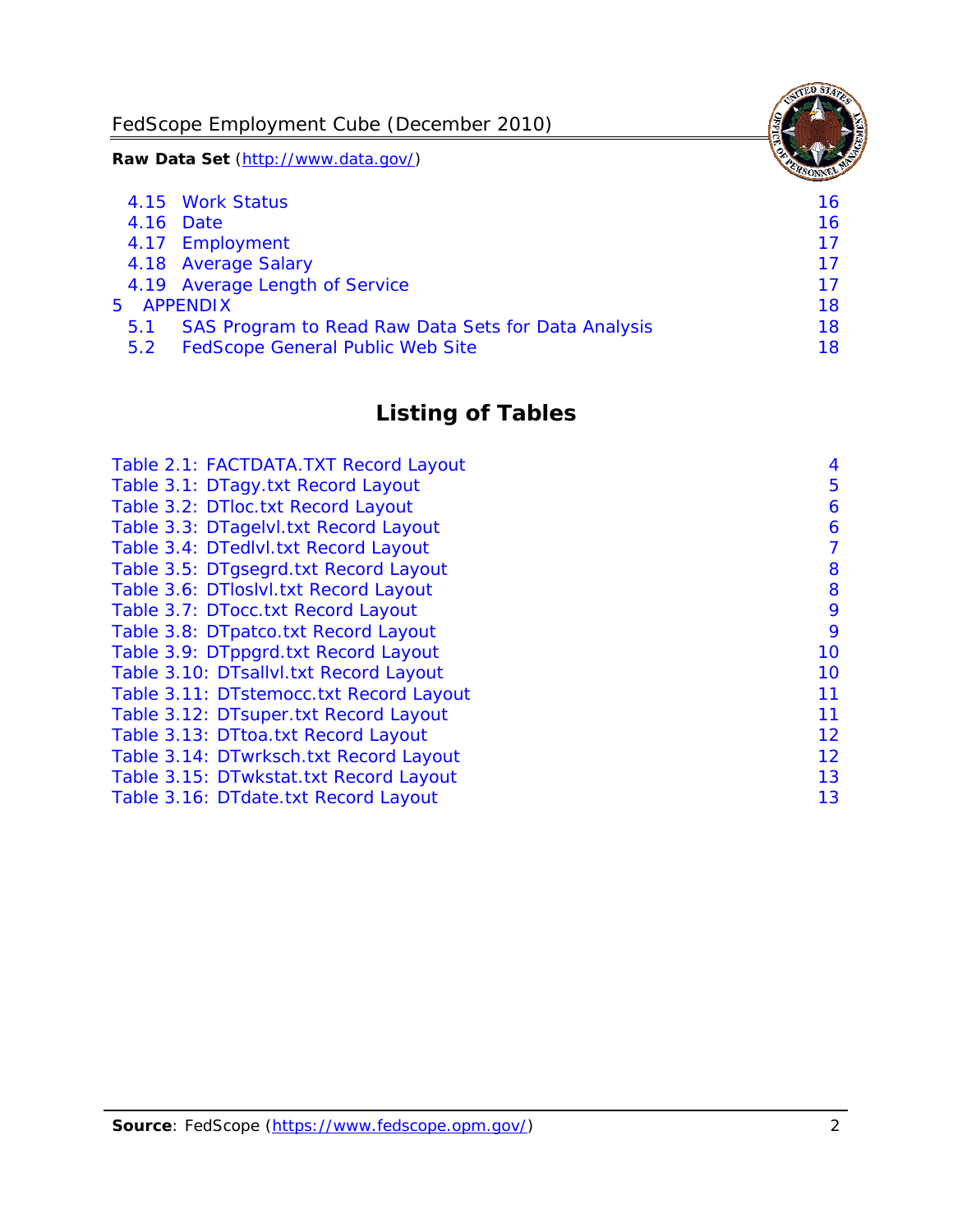# <span id="page-3-0"></span>**1 OVERVIEW**

#### *1.1 Purpose*

<span id="page-3-1"></span>The purpose of this raw data set is to increase public access to high value, machine readable datasets generated by the U.S. Office of Personnel Management. The FedScope Employment Cube data sets are available via [Data.gov](http://www.data.gov/).

## <span id="page-3-2"></span>*1.2 Scope*

The scope of this raw data set includes data elements used in the creation of the FedScope Employment Cube [\(https://www.fedscope.opm.gov/\)](https://www.fedscope.opm.gov/). **NOTE**: Starting in FY 2010, the OPM Statistical Data Mart (SDM) is the source for all FedScope data. The SDM is processed data from the Enterprise Human Resources Integration (EHRI) data warehouse. Data is processed on a quarterly basis (i.e. March, June, September and December).

# <span id="page-3-3"></span>**2 RAW DATA SET FILE**

# <span id="page-3-4"></span>*2.1 FACTDATA*

This "**delimited**" (comma separated value (**CSV**)) raw data set provides employee population data as of December 2010. Each column value is separated by a "**comma**" from the next column's value and each row starts a new record. Each record contains 20 data elements. The record layout for FACTDATA.TXT is depicted in [Table 2.1](#page-4-1) below:

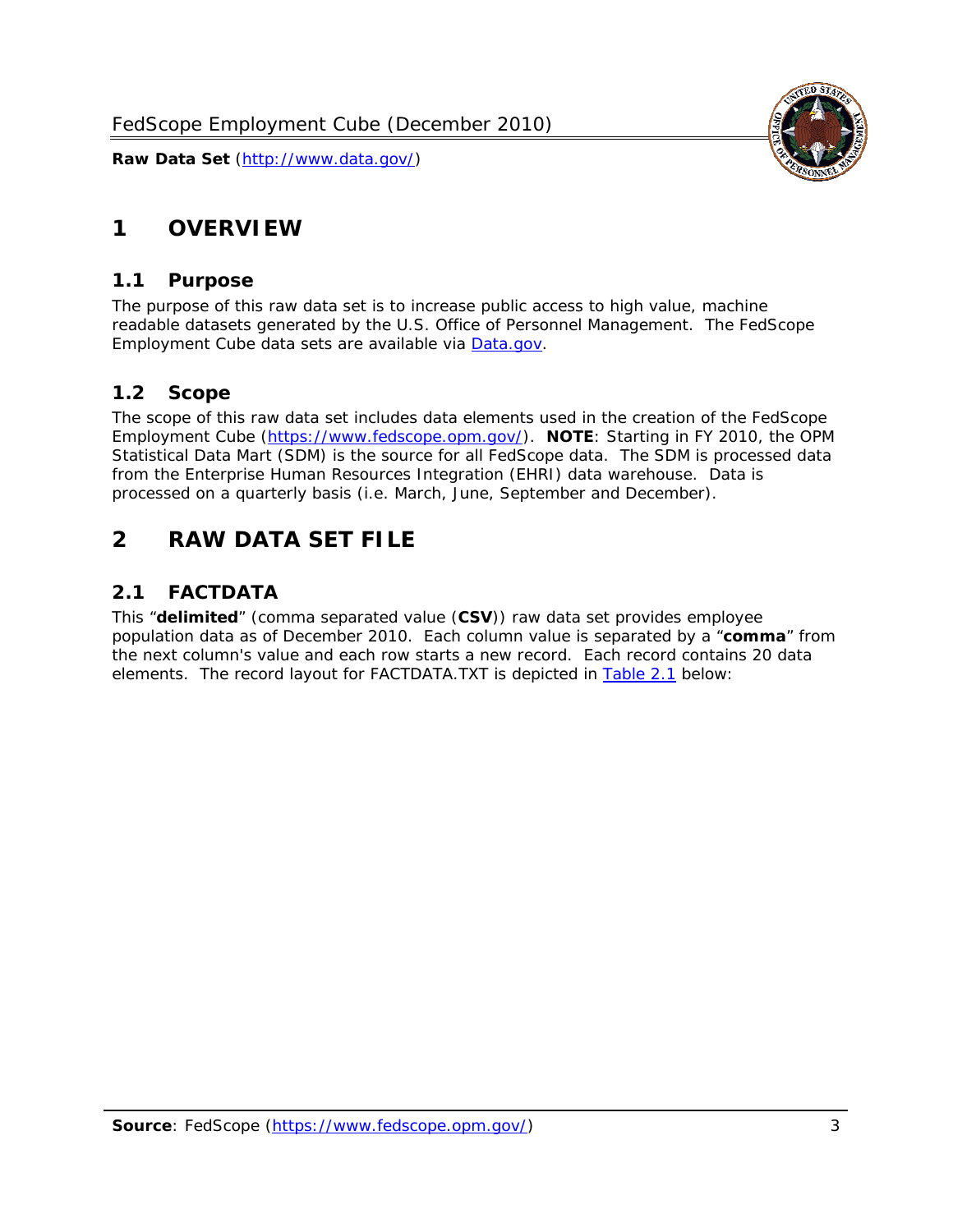

<span id="page-4-1"></span><span id="page-4-0"></span>

| Data<br>Column | <b>DATA ELEMENT NAME</b>            | <b>CSV</b><br><b>Column</b><br><b>Name</b> | <b>CSV</b><br><b>Column</b><br><b>Format</b> |
|----------------|-------------------------------------|--------------------------------------------|----------------------------------------------|
|                | Agency                              | <b>AGYSUB</b>                              | <b>TEXT</b>                                  |
| $\overline{2}$ | Location                            | <b>LOC</b>                                 | <b>TEXT</b>                                  |
| 3              | Age                                 | <b>AGELVL</b>                              | <b>TEXT</b>                                  |
| 4              | <b>Education Level</b>              | <b>EDLVL</b>                               | <b>TEXT</b>                                  |
| 5              | General Schedule & Equivalent Grade | <b>GSEGRD</b>                              | <b>TEXT</b>                                  |
| 6              | Length of Service                   | <b>LOSLVL</b>                              | <b>TEXT</b>                                  |
| $\overline{7}$ | Occupation                          | <b>OCC</b>                                 | <b>TEXT</b>                                  |
| 8              | Occupation Category                 | <b>PATCO</b>                               | <b>TEXT</b>                                  |
| 9              | Pay Plan & Grade                    | <b>PPGRD</b>                               | <b>TEXT</b>                                  |
| 10             | Salary Level                        | <b>SALLVL</b>                              | <b>TEXT</b>                                  |
| 11             | <b>STEM Occupations</b>             | <b>STEMOCC</b>                             | <b>TEXT</b>                                  |
| 12             | Supervisory Status                  | <b>SUPERVIS</b>                            | <b>TEXT</b>                                  |
| 13             | Type of Appointment                 | <b>TOA</b>                                 | <b>TEXT</b>                                  |
| 14             | Work Schedule                       | <b>WORKSCH</b>                             | <b>TEXT</b>                                  |
| 15             | <b>Work Status</b>                  | <b>WORKSTAT</b>                            | <b>TEXT</b>                                  |
| 16             | Date (e.g. 201012)                  | <b>DATECODE</b>                            | <b>TEXT</b>                                  |
| 17             | Employment                          | <b>EMPLOYMENT</b>                          | <b>NUMERIC</b>                               |
| 18             | Average Salary                      | <b>SALARY</b>                              | <b>NUMERIC</b>                               |
| 19             | Average Length of Service           | <b>LOS</b>                                 | <b>NUMERIC</b>                               |
|                | <b>Total Records: 2,111,471</b>     |                                            |                                              |

#### **Table 2.1: FACTDATA.TXT Record Layout**

**NOTE**: If importing this table (data set) into Excel, change the "column data format" for columns 1-17 from "General" to "Text". Columns 18-20 can be imported as "General" data format. In Excel, the "General" data format converts numeric values to numbers. Columns 1-17 are TEXT fields; Columns 18-20 are NUMERIC fields.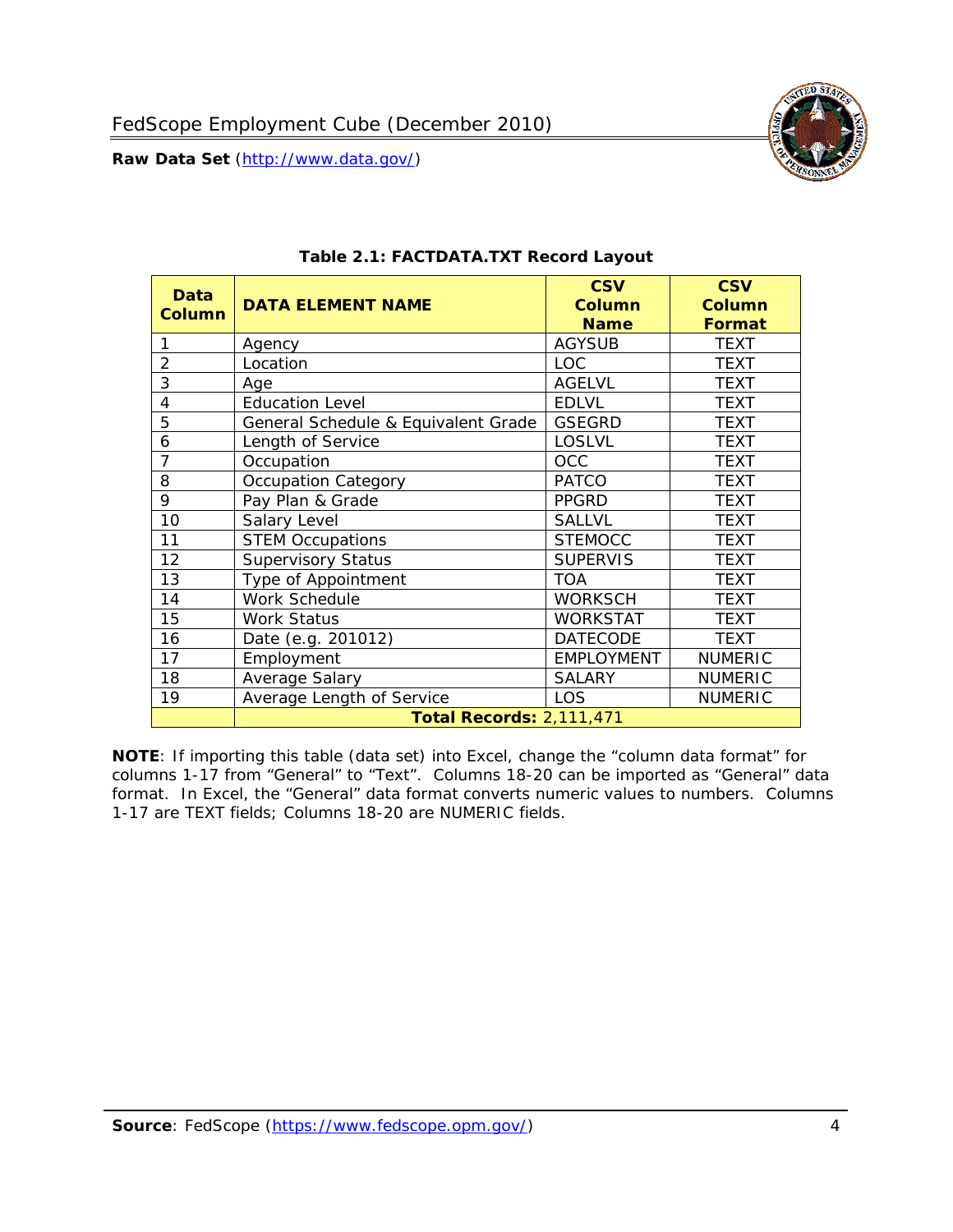

# <span id="page-5-0"></span>**3 DIMENSION TRANSLATIONS FILES**

#### <span id="page-5-1"></span>*3.1 Agency*

<span id="page-5-3"></span><span id="page-5-2"></span>This "**delimited**" (comma separated value (**CSV**)) data file provides translations for the agency data element contained in the employee population data file (FACTDATA.TXT). See [Table 2.1.](#page-4-1) Each column value is separated by a "**comma**" from the next column's value and each row starts a new record. Each record contains 6 data elements. The record layout for DTagy.txt is depicted in [Table 3.1](#page-5-3) below:

| Data<br>Column            | <b>DATA ELEMENT NAME</b>       | <b>CSV</b><br><b>Column</b><br><b>Name</b> | <b>CSV</b><br><b>Column</b><br><b>Format</b> |
|---------------------------|--------------------------------|--------------------------------------------|----------------------------------------------|
|                           | Agency Type                    | <b>AGYTYP</b>                              | <b>TEXT</b>                                  |
| 2                         | <b>Agency Type Translation</b> | <b>AGYTYPT</b>                             | <b>TEXT</b>                                  |
| 3                         | Agency                         | AGY                                        | <b>TEXT</b>                                  |
|                           | <b>Agency Translation</b>      | <b>AGYT</b>                                | <b>TEXT</b>                                  |
| -5                        | Agency Sub element             | <b>AGYSUB</b>                              | <b>TEXT</b>                                  |
|                           | Agency Sub element Translation | <b>AGYSUBT</b>                             | <b>TEXT</b>                                  |
| <b>Total Records: 546</b> |                                |                                            |                                              |

#### **Table 3.1: DTagy.txt Record Layout**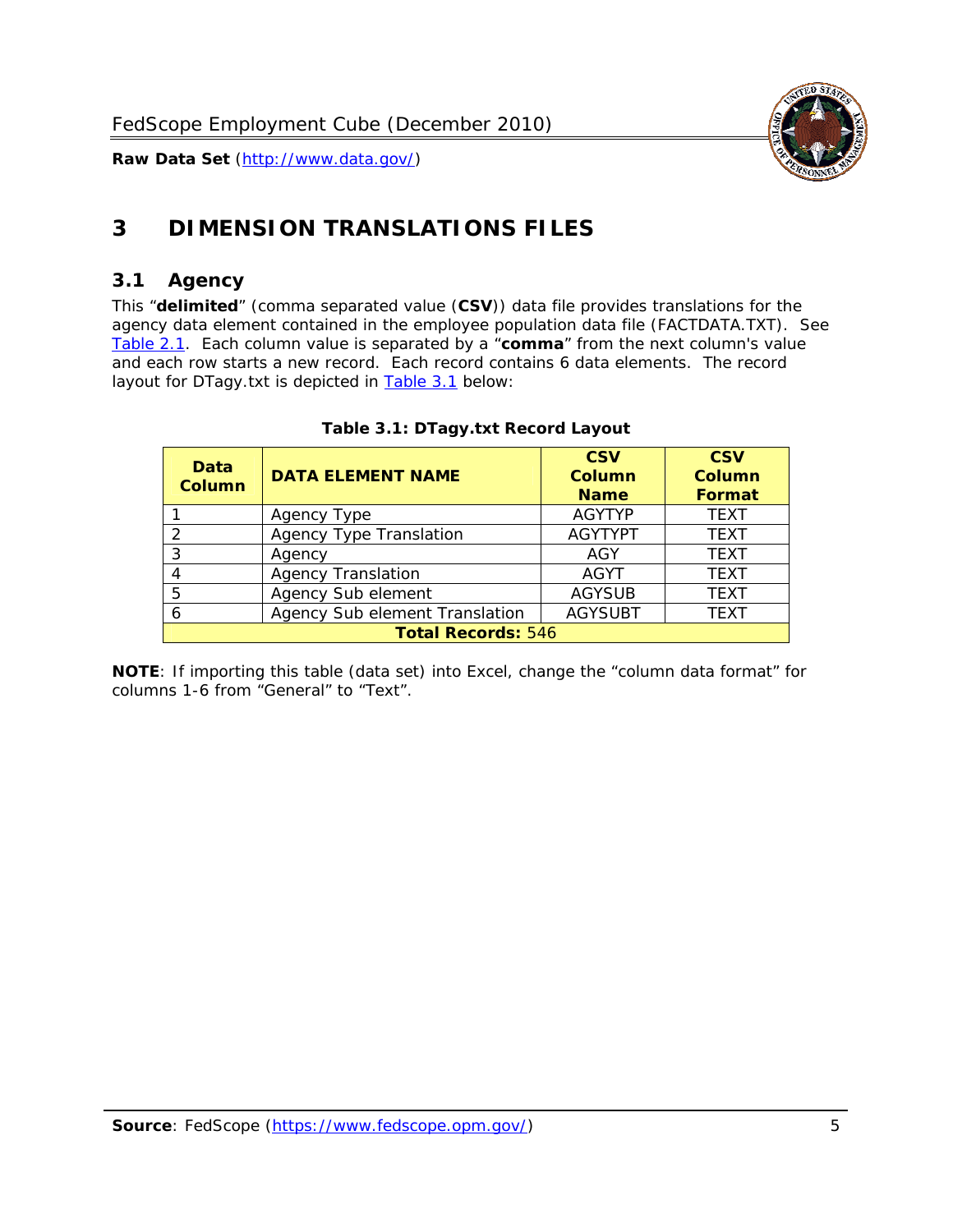

#### <span id="page-6-0"></span>*3.2 Location*

<span id="page-6-4"></span><span id="page-6-2"></span>This "**delimited**" (comma separated value (**CSV**)) data file provides translations for the location data element contained in the employee population data file (FACTDATA.TXT). See [Table 2.1.](#page-4-1) Each column value is separated by a "**comma**" from the next column's value and each row starts a new record. Each record contains 4 data elements. The record layout for DTloc.txt is depicted in [Table 3.2](#page-6-4) below:

| Data<br><b>Column</b>     | <b>DATA ELEMENT NAME</b>         | <b>CSV</b><br>Column<br><b>Name</b> | <b>CSV</b><br><b>Column</b><br><b>Format</b> |
|---------------------------|----------------------------------|-------------------------------------|----------------------------------------------|
|                           | Location Type                    | <b>LOCTYP</b>                       | <b>TEXT</b>                                  |
|                           | Location Type Translation        | <b>LOCTYPT</b>                      | <b>TEXT</b>                                  |
| ົ                         | State/Country                    | <b>LOC</b>                          | <b>TFXT</b>                                  |
|                           | <b>State/Country Translation</b> | LOCT                                | <b>TFXT</b>                                  |
| <b>Total Records: 222</b> |                                  |                                     |                                              |

#### **Table 3.2: DTloc.txt Record Layout**

**NOTE**: If importing this table (data set) into Excel, change the "column data format" for columns 1-4 from "General" to "Text".

#### <span id="page-6-1"></span>*3.3 Age*

<span id="page-6-5"></span><span id="page-6-3"></span>This "**delimited**" (comma separated value (**CSV**)) data file provides translations for the age data element contained in the employee population data file (FACTDATA.TXT). See [Table](#page-4-1) [2.1](#page-4-1). Each column value is separated by a "**comma**" from the next column's value and each row starts a new record. Each record contains 2 data elements. The record layout for DTagelvl.txt is depicted in **[Table 3.3](#page-6-5)** below:

| Data<br><b>Column</b>    | <b>DATA ELEMENT NAME</b> | <b>CSV</b><br>Column<br><b>Name</b> | <b>CSV</b><br>Column<br>Format |
|--------------------------|--------------------------|-------------------------------------|--------------------------------|
|                          | Aae                      | AGFI VI                             | TFXT                           |
|                          | Age Translation          | AGFI VI T                           | TFXT                           |
| <b>Total Records: 12</b> |                          |                                     |                                |

#### **Table 3.3: DTagelvl.txt Record Layout**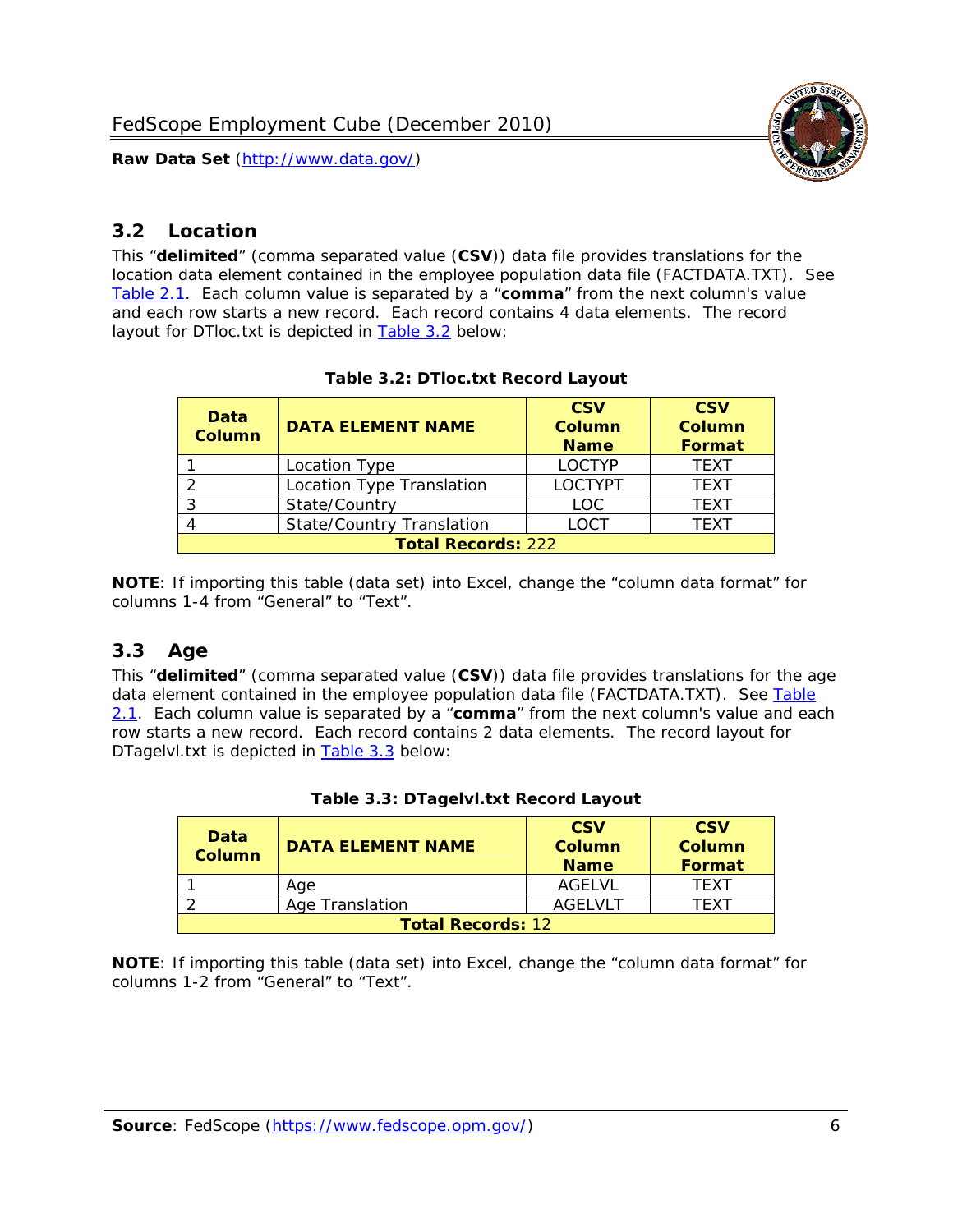

#### <span id="page-7-0"></span>*3.4 Education Level*

<span id="page-7-2"></span><span id="page-7-1"></span>This "**delimited**" (comma separated value (**CSV**)) data file provides translations for the education level data element contained in the employee population data file (FACTDATA.TXT). See [Table 2.1](#page-4-1). Each column value is separated by a "**comma**" from the next column's value and each row starts a new record. Each record contains 4 data elements. The record layout for DTedlvl.txt is depicted in [Table 3.4](#page-7-2) below:

| Data<br><b>Column</b>    | <b>DATA ELEMENT NAME</b>           | <b>CSV</b><br><b>Column</b><br><b>Name</b> | <b>CSV</b><br><b>Column</b><br><b>Format</b> |
|--------------------------|------------------------------------|--------------------------------------------|----------------------------------------------|
|                          | <b>Education Level Type</b>        | <b>EDLVLTYP</b>                            | <b>TEXT</b>                                  |
|                          | Education Level Type Translation   | <b>EDLVLTYPT</b>                           | <b>TEXT</b>                                  |
|                          | <b>Education Level</b>             | <b>EDLVL</b>                               | <b>TEXT</b>                                  |
|                          | <b>Education Level Translation</b> | <b>EDLVLT</b>                              | <b>TEXT</b>                                  |
| <b>Total Records: 24</b> |                                    |                                            |                                              |

#### **Table 3.4: DTedlvl.txt Record Layout**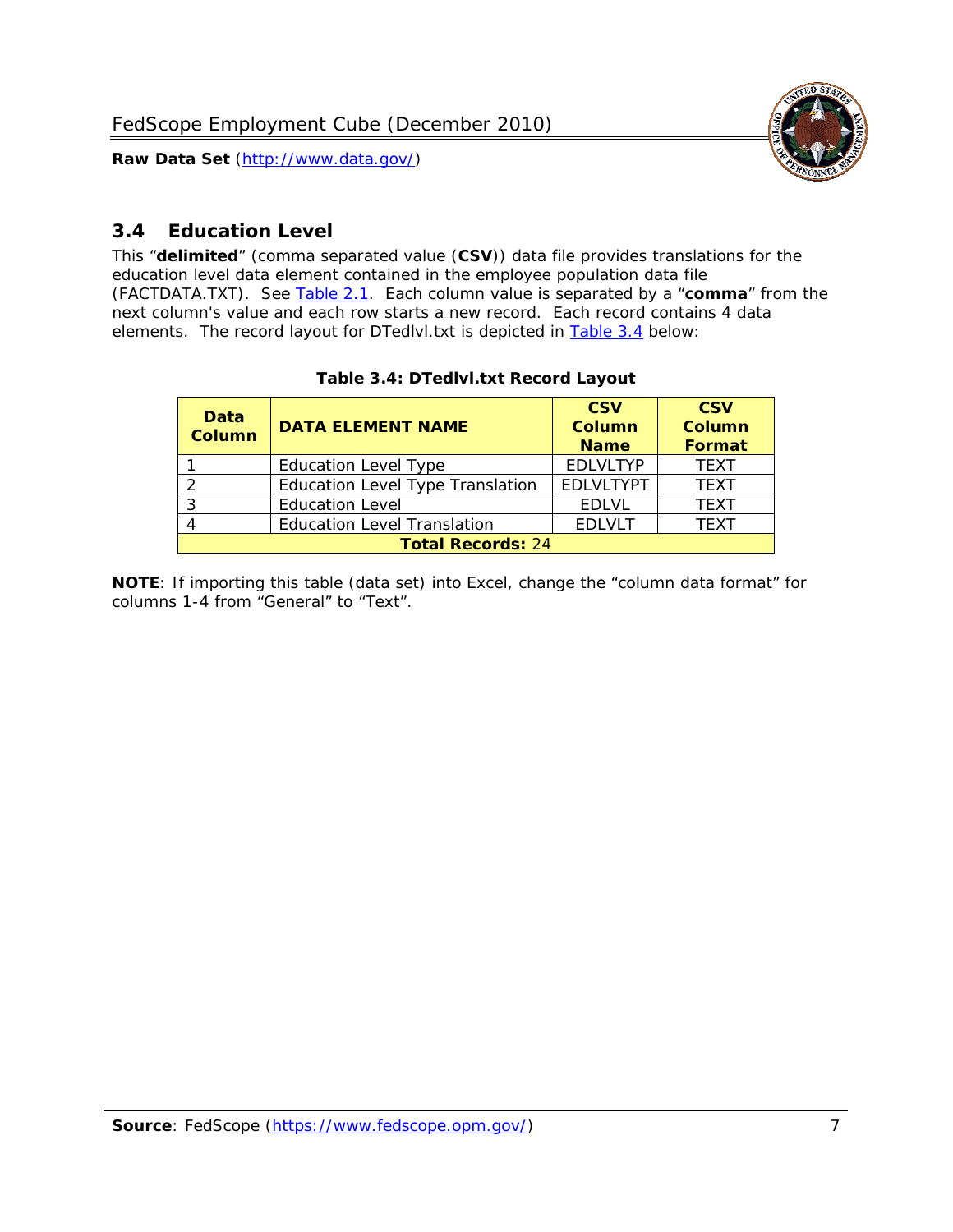<span id="page-8-0"></span>

This "**delimited**" (comma separated value (**CSV**)) data file provides translations for the general schedule & equivalent grade data element contained in the employee population data file (FACTDATA.TXT). See [Table 2.1](#page-4-1). Each column value is separated by a "**comma**" from the next column's value and each row starts a new record. Each record contains 1 data element. The record layout for DTgsegrd.txt is depicted in [Table 3.5](#page-8-4) below:

#### **Table 3.5: DTgsegrd.txt Record Layout**

<span id="page-8-4"></span><span id="page-8-2"></span>

| Data<br>Column           | <b>DATA ELEMENT NAME</b>            | <b>CSV</b><br>Column<br><b>Name</b> | <b>CSV</b><br>Column<br><b>Format</b> |
|--------------------------|-------------------------------------|-------------------------------------|---------------------------------------|
|                          | General Schedule & Equivalent Grade | GSFGRD                              | <b>TFXT</b>                           |
| <b>Total Records: 17</b> |                                     |                                     |                                       |

**NOTE**: If importing this table (data set) into Excel, change the "column data format" for column 1-from "General" to "Text".

#### <span id="page-8-1"></span>*3.6 Length of Service*

<span id="page-8-5"></span>This "**delimited**" (comma separated value (**CSV**)) data file provides translations for the length of service data element contained in the employee population data file (FACTDATA.TXT). See [Table 2.1](#page-4-1). Each column value is separated by a "**comma**" from the next column's value and each row starts a new record. Each record contains 2 data elements. The record layout for DTloslvl.txt is depicted in [Table 3.6](#page-8-5) below:

<span id="page-8-3"></span>

| Data<br><b>Column</b>    | <b>DATA ELEMENT NAME</b>      | <b>CSV</b><br><b>Column</b><br><b>Name</b> | <b>CSV</b><br>Column<br>Format |
|--------------------------|-------------------------------|--------------------------------------------|--------------------------------|
|                          | Length of Service             | LOSLVL                                     | TFXT                           |
|                          | Length of Service Translation | LOSI VLT                                   | TFXT                           |
| <b>Total Records: 11</b> |                               |                                            |                                |

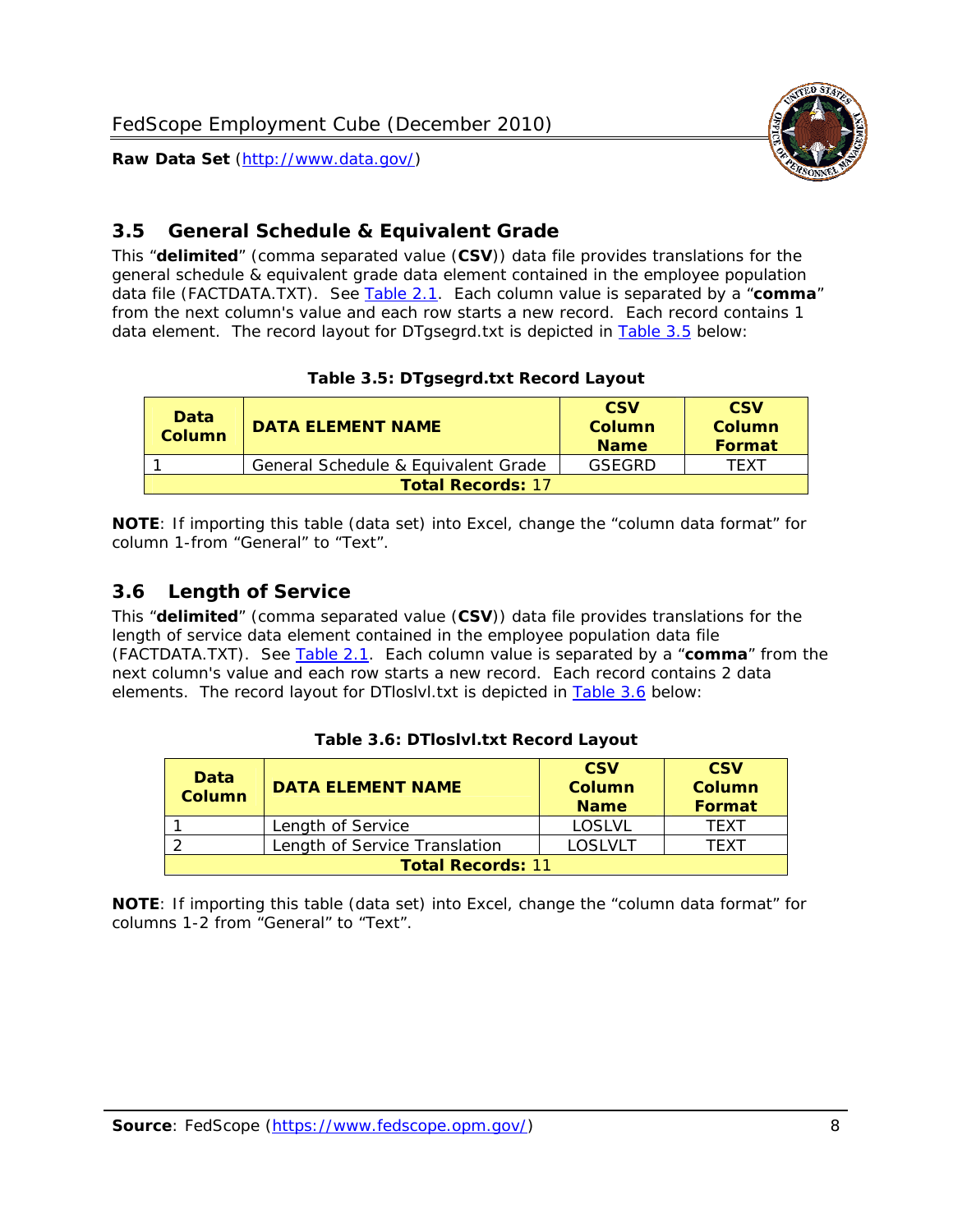

#### <span id="page-9-0"></span>*3.7 Occupation*

<span id="page-9-4"></span>This "**delimited**" (comma separated value (**CSV**)) data file provides translations for the occupation data element contained in the employee population data file (FACTDATA.TXT). See [Table 2.1](#page-4-1). Each column value is separated by a "**comma**" from the next column's value and each row starts a new record. Each record contains 6 data elements. The record layout for DTocc.txt is depicted in [Table 3.7](#page-9-4) below:

<span id="page-9-2"></span>

| Data<br><b>Column</b>     | <b>DATA ELEMENT NAME</b>             | <b>CSV</b><br><b>Column</b><br><b>Name</b> | <b>CSV</b><br><b>Column</b><br><b>Format</b> |
|---------------------------|--------------------------------------|--------------------------------------------|----------------------------------------------|
|                           | Occupation Type                      | <b>OCCTYP</b>                              | <b>TEXT</b>                                  |
|                           | Occupation Type Translation          | <b>OCCTYPT</b>                             | <b>TEXT</b>                                  |
| 3                         | <b>Occupation Family</b>             | <b>OCCFAM</b>                              | <b>TEXT</b>                                  |
|                           | <b>Occupation Family Translation</b> | <b>OCCFAMT</b>                             | <b>TEXT</b>                                  |
| 5                         | Occupation                           | <b>OCC</b>                                 | <b>TEXT</b>                                  |
|                           | <b>Occupation Translation</b>        | <b>OCCT</b>                                | <b>TEXT</b>                                  |
| <b>Total Records: 705</b> |                                      |                                            |                                              |

#### **Table 3.7: DTocc.txt Record Layout**

**NOTE**: If importing this table (data set) into Excel, change the "column data format" for columns 1-6 from "General" to "Text".

#### <span id="page-9-1"></span>*3.8 Occupation Category*

<span id="page-9-5"></span>This "**delimited**" (comma separated value (**CSV**)) data file provides translations for the occupation category data element contained in the employee population data file (FACTDATA.TXT). See [Table 2.1](#page-4-1). Each column value is separated by a "**comma**" from the next column's value and each row starts a new record. Each record contains 2 data elements. The record layout for DTpatco.txt is depicted in [Table 3.8](#page-9-5) below:

<span id="page-9-3"></span>

| Data<br><b>Column</b>   | <b>DATA ELEMENT NAME</b>        | <b>CSV</b><br>Column<br><b>Name</b> | <b>CSV</b><br>Column<br>Format |  |
|-------------------------|---------------------------------|-------------------------------------|--------------------------------|--|
|                         | <b>Occupation Category</b>      | <b>PATCO</b>                        | <b>TFXT</b>                    |  |
|                         | Occupation Category Translation | <b>PATCOT</b>                       | TFXT                           |  |
| <b>Total Records: 7</b> |                                 |                                     |                                |  |

| Table 3.8: DTpatco.txt Record Layout |  |
|--------------------------------------|--|
|--------------------------------------|--|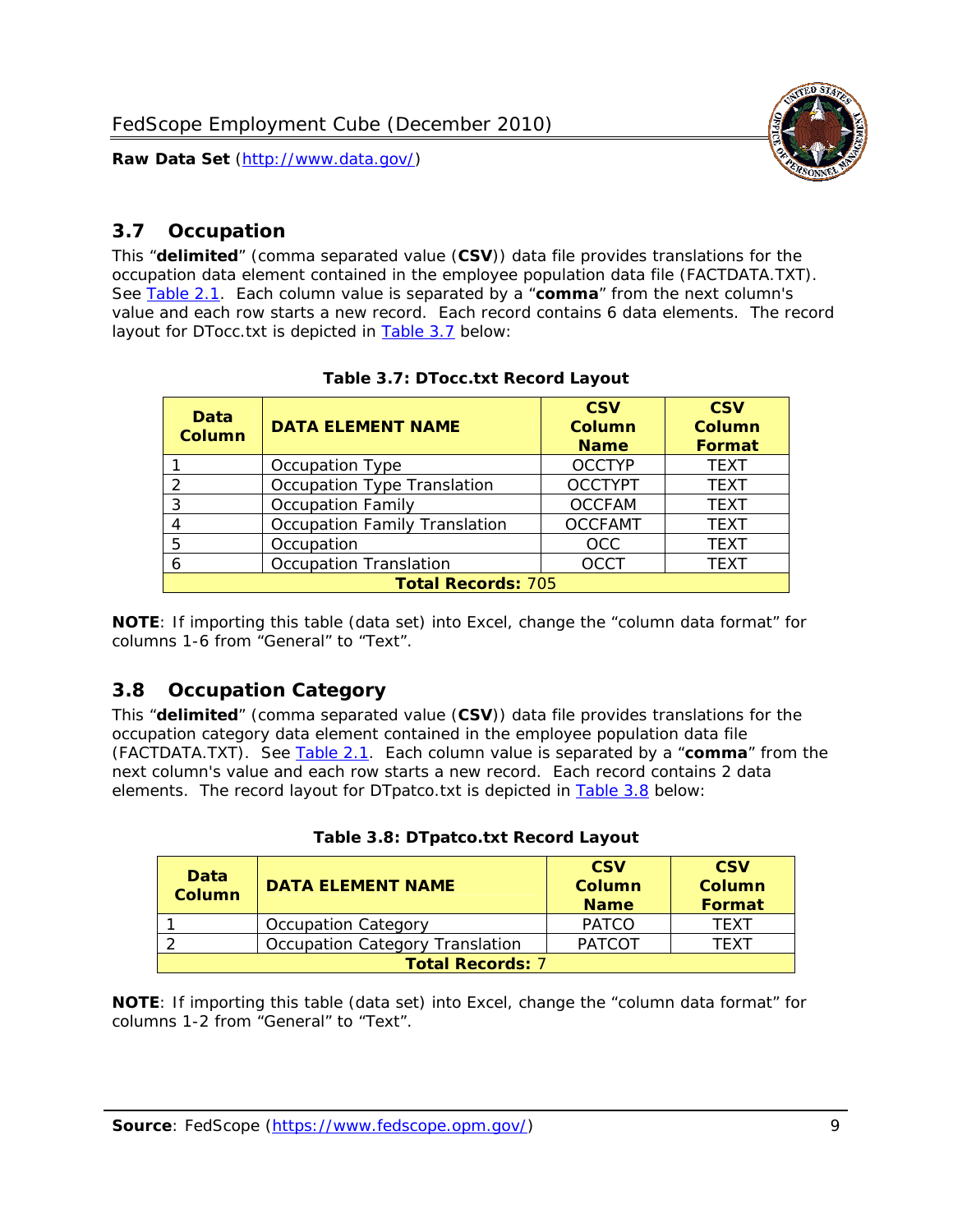

#### <span id="page-10-0"></span>*3.9 Pay Plan & Grade*

<span id="page-10-4"></span>This "**delimited**" (comma separated value (**CSV**)) data file provides translations for the pay plan & grade data element contained in the employee population data file (FACTDATA.TXT). See [Table 2.1](#page-4-1). Each column value is separated by a "**comma**" from the next column's value and each row starts a new record. Each record contains 7 data elements. The record layout for DTppgrd.txt is depicted in **Table 3.9** below:

<span id="page-10-2"></span>

| Data<br><b>Column</b>       | <b>DATA ELEMENT NAME</b>   | <b>CSV</b><br>Column<br><b>Name</b> | <b>CSV</b><br>Column<br><b>Format</b> |  |
|-----------------------------|----------------------------|-------------------------------------|---------------------------------------|--|
|                             | Pay Plan Type              | <b>PPTYP</b>                        | <b>TEXT</b>                           |  |
| $\mathcal{P}$               | Pay Plan Type Translation  | <b>PPTYPT</b>                       | <b>TEXT</b>                           |  |
| 3                           | Pay Plan Group             | <b>PPGROUP</b>                      | <b>TEXT</b>                           |  |
|                             | Pay Plan Group Translation | <b>PPGROUPT</b>                     | <b>TEXT</b>                           |  |
| 5                           | Pay Plan                   | <b>PAYPLAN</b>                      | <b>TEXT</b>                           |  |
| 6                           | Pay Plan Translation       | PAYPLANT                            | <b>TEXT</b>                           |  |
|                             | Pay Plan & Grade           | <b>PPGRD</b>                        | <b>TEXT</b>                           |  |
| <b>Total Records: 1,064</b> |                            |                                     |                                       |  |

#### **Table 3.9: DTppgrd.txt Record Layout**

**NOTE**: If importing this table (data set) into Excel, change the "column data format" for columns 1-7 from "General" to "Text".

## <span id="page-10-1"></span>*3.10 Salary Level*

<span id="page-10-5"></span><span id="page-10-3"></span>This "**delimited**" (comma separated value (**CSV**)) data file provides translations for the salary level data element contained in the employee population data file (FACTDATA.TXT). See [Table 2.1](#page-4-1). Each column value is separated by a "**comma**" from the next column's value and each row starts a new record. Each record contains 2 data elements. The record layout for DTsallvl.txt is depicted in [Table 3.10](#page-10-5) below:

| <b>Data</b><br>Column    | <b>DATA ELEMENT NAME</b>        | <b>CSV</b><br>Column<br><b>Name</b> | <b>CSV</b><br>Column<br><b>Format</b> |
|--------------------------|---------------------------------|-------------------------------------|---------------------------------------|
|                          | Salary Level                    | <b>SALLVL</b>                       | TFXT                                  |
|                          | <b>Salary Level Translation</b> | SAI I VI T                          | TEXT                                  |
| <b>Total Records: 19</b> |                                 |                                     |                                       |

| Table 3.10: DTsallvl.txt Record Layout |
|----------------------------------------|
|----------------------------------------|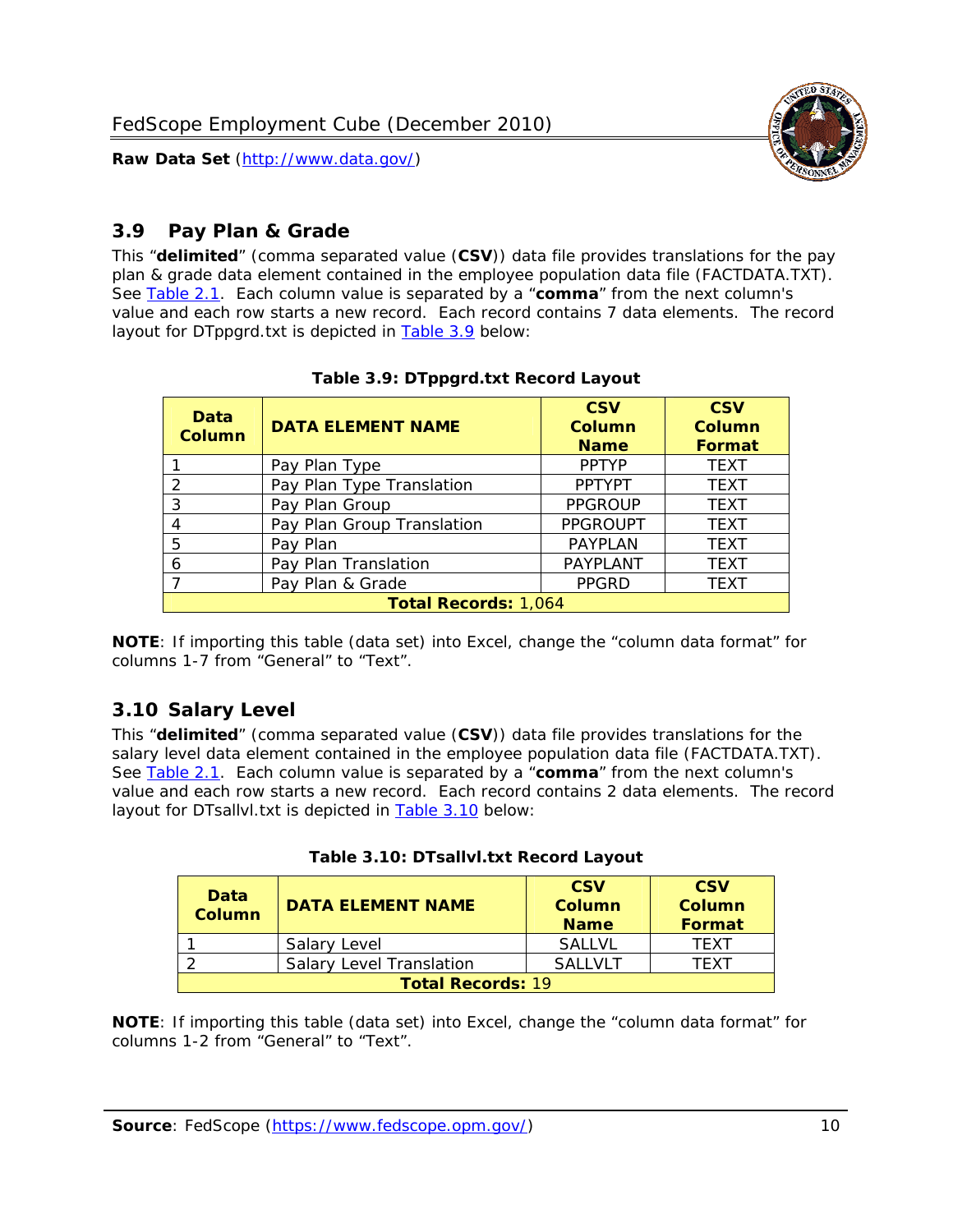

#### <span id="page-11-0"></span>*3.11 STEM Occupations*

<span id="page-11-4"></span>This "**delimited**" (comma separated value (**CSV**)) data file provides translations for the STEM occupations data element contained in the employee population data file (FACTDATA.TXT). See [Table 2.1](#page-4-1). Each column value is separated by a "**comma**" from the next column's value and each row starts a new record. Each record contains 6 data elements. The record layout for DTstemocc.txt is depicted in [Table 3.11](#page-11-4) below:

<span id="page-11-2"></span>

| <b>Data</b><br><b>Column</b> | <b>DATA ELEMENT NAME</b>                     | <b>CSV</b><br><b>Column</b><br><b>Name</b> | <b>CSV</b><br><b>Column</b><br>Format |  |
|------------------------------|----------------------------------------------|--------------------------------------------|---------------------------------------|--|
|                              | <b>STEM Occupation Aggregate</b>             | <b>STEMAGG</b>                             | <b>TEXT</b>                           |  |
|                              | <b>STEM Occupation Aggregate Translation</b> | <b>STEMAGGT</b>                            | <b>TEXT</b>                           |  |
| 3                            | <b>STEM Occupation Type</b>                  | <b>STEMTYP</b>                             | <b>TFXT</b>                           |  |
|                              | <b>STEM Occupation Type Translation</b>      | <b>STEMTYPT</b>                            | <b>TEXT</b>                           |  |
| 5                            | <b>STEM Occupation</b>                       | <b>STEMOCC</b>                             | <b>TEXT</b>                           |  |
|                              | <b>STEM Occupation Translation</b>           | <b>STEMOCCT</b>                            | <b>TEXT</b>                           |  |
| <b>Total Records: 69</b>     |                                              |                                            |                                       |  |

#### **Table 3.11: DTstemocc.txt Record Layout**

**NOTE**: If importing this table (data set) into Excel, change the "column data format" for columns 1-6 from "General" to "Text".

# <span id="page-11-1"></span>*3.12 Supervisory Status*

This "**delimited**" (comma separated value (**CSV**)) data file provides translations for the supervisory status data element contained in the employee population data file (FACTDATA.TXT). See [Table 2.1](#page-4-1). Each column value is separated by a "**comma**" from the next column's value and each row starts a new record. Each record contains 4 data elements. The record layout for DTsuper.txt is depicted in [Table 3.12](#page-11-5) below:

<span id="page-11-5"></span><span id="page-11-3"></span>

| Data<br><b>Column</b>   | <b>DATA ELEMENT NAME</b>              | <b>CSV</b><br>Column<br><b>Name</b> | <b>CSV</b><br><b>Column</b><br>Format |  |
|-------------------------|---------------------------------------|-------------------------------------|---------------------------------------|--|
|                         | <b>Supervisory Status Type</b>        | <b>SUPERTYP</b>                     | <b>TEXT</b>                           |  |
|                         | Supervisory Status Type Translation   | <b>SUPERTYPT</b>                    | <b>TEXT</b>                           |  |
|                         | <b>Supervisory Status</b>             | <b>SUPERVIS</b>                     | <b>TEXT</b>                           |  |
|                         | <b>Supervisory Status Translation</b> | <b>SUPERVIST</b>                    | <b>TEXT</b>                           |  |
| <b>Total Records: 7</b> |                                       |                                     |                                       |  |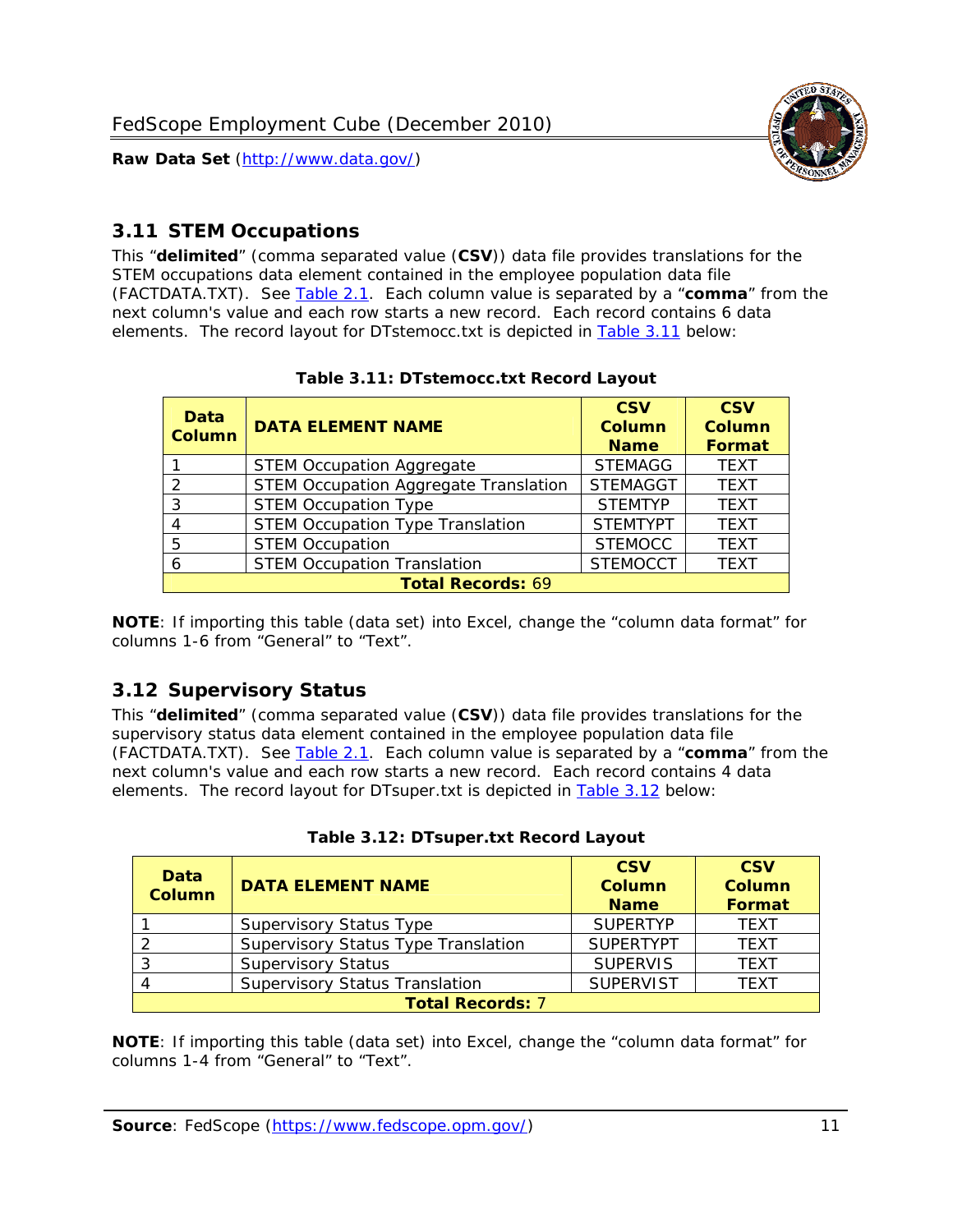

#### <span id="page-12-0"></span>*3.13 Type of Appointment*

This "**delimited**" (comma separated value (**CSV**)) data file provides translations for the type of appointment data element contained in the employee population data file (FACTDATA.TXT). See [Table 2.1](#page-4-1). Each column value is separated by a "**comma**" from the next column's value and each row starts a new record. Each record contains 4 data elements. The record layout for DTtoa.txt is depicted in [Table 3.13](#page-12-4) below:

<span id="page-12-4"></span><span id="page-12-2"></span>

| Data<br><b>Column</b>    | <b>DATA ELEMENT NAME</b>             | <b>CSV</b><br><b>Column</b><br><b>Name</b> | <b>CSV</b><br><b>Column</b><br>Format |  |
|--------------------------|--------------------------------------|--------------------------------------------|---------------------------------------|--|
|                          | Type of Appointment Type             | <b>TOATYP</b>                              | <b>TEXT</b>                           |  |
|                          | Type of Appointment Type Translation | <b>TOATYPT</b>                             | <b>TEXT</b>                           |  |
|                          | Type of Appointment                  | TOA                                        | <b>TEXT</b>                           |  |
|                          | Type of Appointment Translation      | TOAT                                       | <b>TFXT</b>                           |  |
| <b>Total Records: 21</b> |                                      |                                            |                                       |  |

#### **Table 3.13: DTtoa.txt Record Layout**

**NOTE**: If importing this table (data set) into Excel, change the "column data format" for columns 1-4 from "General" to "Text".

#### <span id="page-12-1"></span>*3.14 Work Schedule*

<span id="page-12-5"></span>This "**delimited**" (comma separated value (**CSV**)) data file provides translations for the work schedule data element contained in the employee population data file (FACTDATA.TXT). See [Table 2.1](#page-4-1). Each column value is separated by a "**comma**" from the next column's value and each row starts a new record. Each record contains 4 data elements. The record layout for DTwrksch.txt is depicted in [Table 3.14](#page-12-5) below:

<span id="page-12-3"></span>

| Data<br>Column           | <b>DATA ELEMENT NAME</b>       | <b>CSV</b><br><b>Column</b><br><b>Name</b> | <b>CSV</b><br>Column<br>Format |  |
|--------------------------|--------------------------------|--------------------------------------------|--------------------------------|--|
|                          | Work Schedule Type             | <b>WSTYP</b>                               | <b>TEXT</b>                    |  |
|                          | Work Schedule Type Translation | <b>WSTYPT</b>                              | <b>TFXT</b>                    |  |
| 3                        | Work Schedule                  | <b>WORKSCH</b>                             | <b>TFXT</b>                    |  |
|                          | Work Schedule Translation      | <b>WORKSCHT</b>                            | <b>TEXT</b>                    |  |
| <b>Total Records: 12</b> |                                |                                            |                                |  |

|  | Table 3.14: DTwrksch.txt Record Layout |  |
|--|----------------------------------------|--|
|  |                                        |  |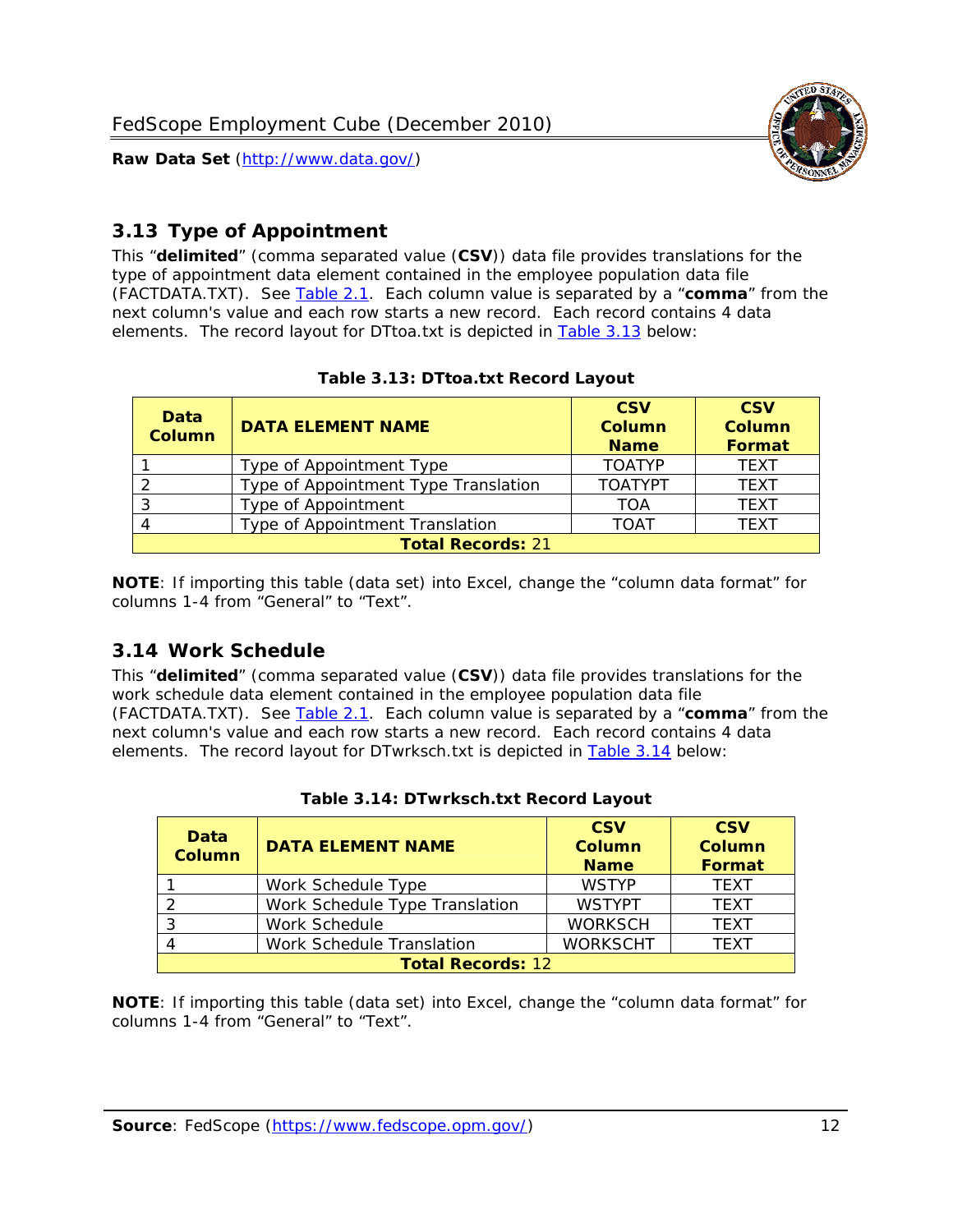

#### <span id="page-13-0"></span>*3.15 Work Status*

<span id="page-13-4"></span><span id="page-13-2"></span>This "**delimited**" (comma separated value (**CSV**)) data file provides translations for the work status data element contained in the employee population data file (FACTDATA.TXT). See [Table 2.1](#page-4-1). Each column value is separated by a "**comma**" from the next column's value and each row starts a new record. Each record contains 2 data elements. The record layout for DTwkstat.txt is depicted in [Table 3.15](#page-13-4) below:

| Data<br><b>Column</b>   | <b>DATA ELEMENT NAME</b>       | <b>CSV</b><br>Column<br><b>Name</b> | <b>CSV</b><br>Column<br><b>Format</b> |
|-------------------------|--------------------------------|-------------------------------------|---------------------------------------|
|                         | <b>Work Status</b>             | <b>WORKSTAT</b>                     | TFXT                                  |
|                         | <b>Work Status Translation</b> | <b>WORKSTATT</b>                    | TFXT                                  |
| <b>Total Records: 2</b> |                                |                                     |                                       |

#### **Table 3.15: DTwkstat.txt Record Layout**

**NOTE**: If importing this table (data set) into Excel, change the "column data format" for columns 1-2 from "General" to "Text".

#### <span id="page-13-1"></span>*3.16 Date*

<span id="page-13-5"></span><span id="page-13-3"></span>This "**delimited**" (comma separated value (**CSV**)) data file provides translations for the status file month date data element contained in the employee population data file (FACTDATA.TXT). See [Table 2.1](#page-4-1). Each column value is separated by a "**comma**" from the next column's value and each row starts a new record. Each record contains 2 data elements. The record layout for DTdate.txt is depicted in [Table 3.16](#page-13-5) below:

| Data<br><b>Column</b>   | <b>DATA ELEMENT NAME</b> | <b>CSV</b><br>Column<br><b>Name</b> | <b>CSV</b><br>Column<br><b>Format</b> |
|-------------------------|--------------------------|-------------------------------------|---------------------------------------|
|                         | File Date                | <b>DATECODE</b>                     | TFXT                                  |
|                         | File Date Translation    | <b>DATECODET</b>                    | TFXT                                  |
| <b>Total Records: 1</b> |                          |                                     |                                       |

**Table 3.16: DTdate.txt Record Layout**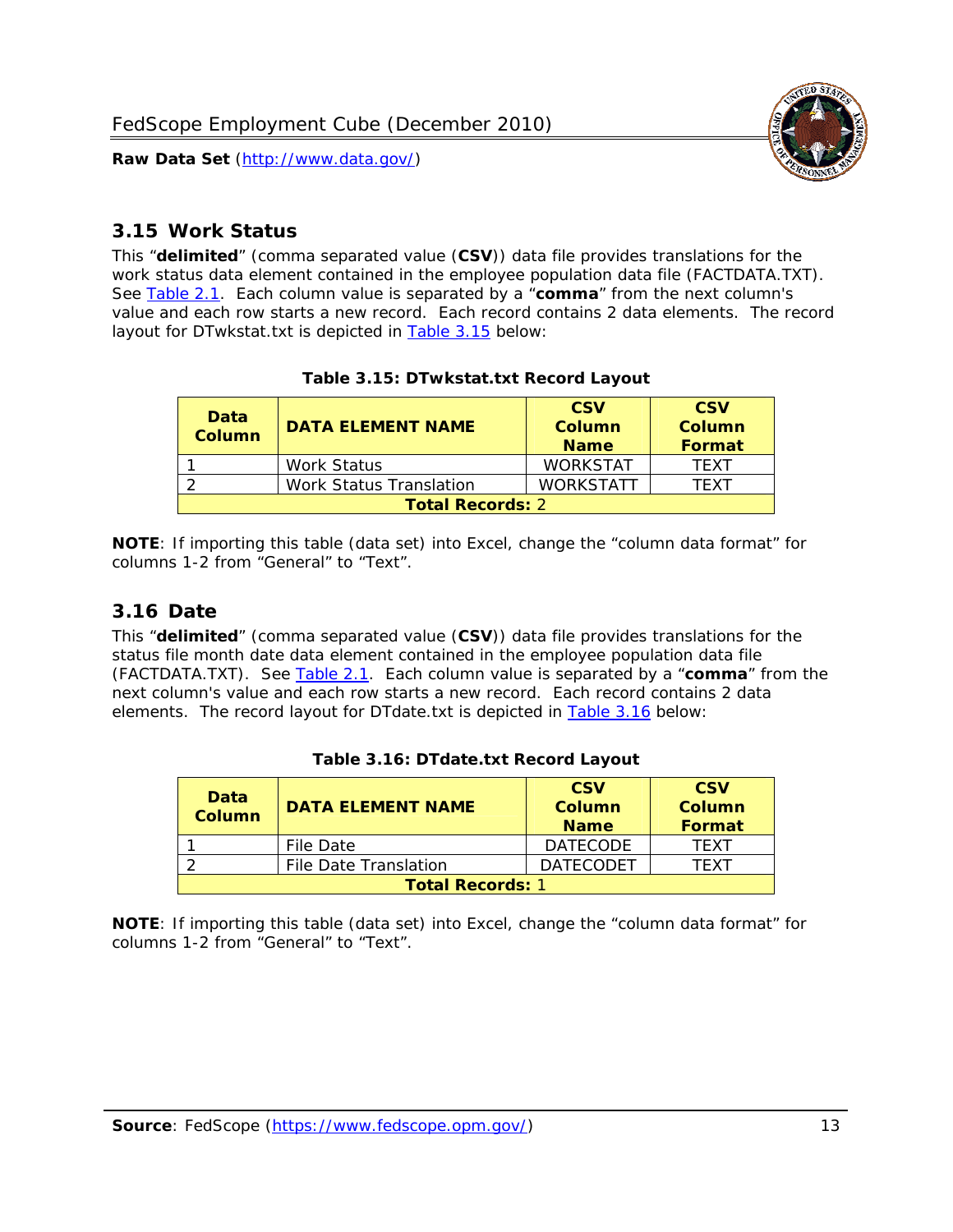

#### <span id="page-14-0"></span>*3.17 Employment*

There is no translation file for this data element. Every record in the employee population data file (FACTDATA.TXT) contains a value of "1" for this field. See Chapter [4.17](#page-16-8) for definition of **Employment**.

#### <span id="page-14-1"></span>*3.18 Average Salary*

There is no translation file for this data element. See Chapter [4.18](#page-17-1) for definition of [Average](#page-17-1) **[Salary](#page-17-1) [Average Salary.](#page-17-1)** 

#### <span id="page-14-2"></span>*3.19 Average Length of Service*

There is no translation file for this data element. See Chapter [4.19](#page-17-2) for definition of [Average](#page-17-2) Length of Service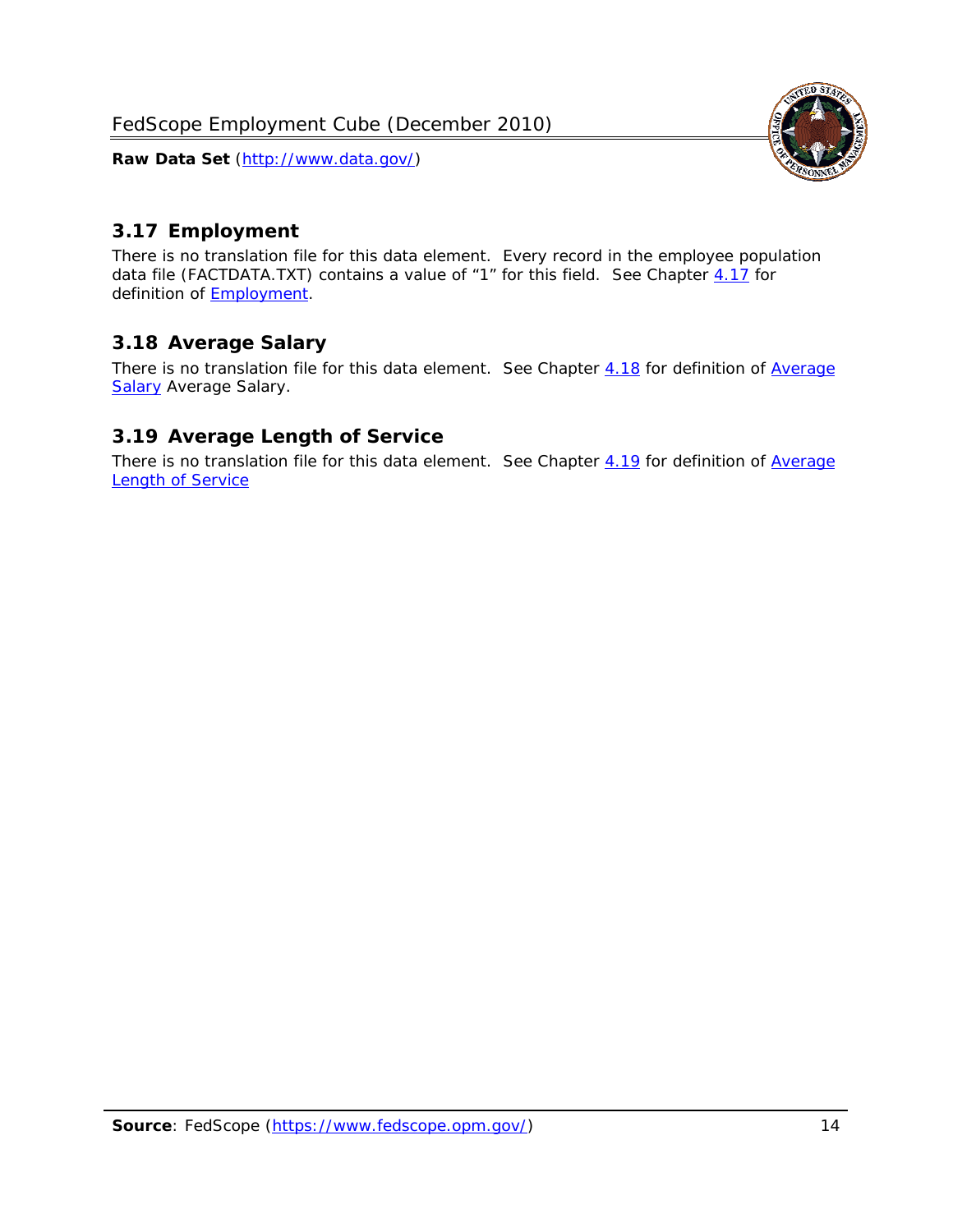

# <span id="page-15-0"></span>**4 DATA DEFINITIONS**

#### <span id="page-15-1"></span>*4.1 Agency*

The employing organization.

#### <span id="page-15-2"></span>*4.2 Location*

The official duty station of an employee. Locations in the United States are defined in terms of states. Locations outside the United States are defined in terms of countries and U.S. territories.

#### <span id="page-15-3"></span>*4.3 Age*

An employee's age. Age is displayed in five-year intervals, except for an initial interval of less than 20 years and a final interval of 65 years or more.

#### <span id="page-15-4"></span>*4.4 Education Level*

The extent of an employee's educational attainment from an accredited institution.

#### <span id="page-15-5"></span>*4.5 General Schedule & Equivalent Grade*

The General Schedule grade for pay plans in the General Schedule and Equivalent pay plan category (See [Pay Plan & Grade](#page-16-0)).

#### <span id="page-15-6"></span>*4.6 Length of Service*

The number of years of Federal civilian employment, creditable military service, and other service made creditable by specific legislation. Length of service is grouped by five-year intervals, except for:

- a. the initial intervals of less than 1 year, 1-2 years, and 3-4 years and
- b. the final interval of 35 years or more.

#### <span id="page-15-7"></span>*4.7 Occupation*

An employee's occupation as defined by the Office of Personnel Management (OPM).

#### <span id="page-15-8"></span>*4.8 Occupation Category*

Occupational categories are defined by the educational requirements of the occupation and the subject matter and level of difficulty or responsibility of the work.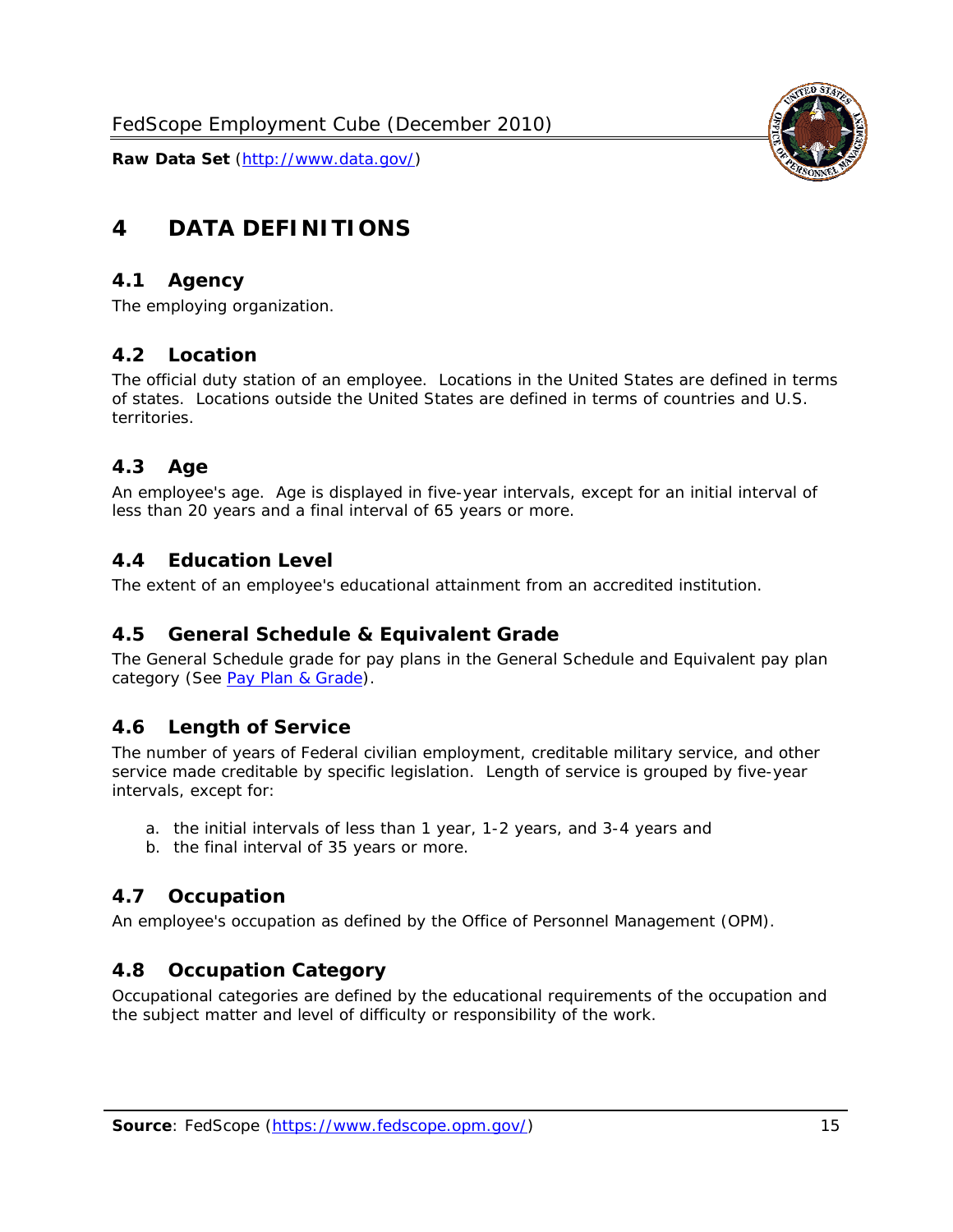<span id="page-16-0"></span>

The pay system and, where applicable, the grade used to determine an employee's basic pay rate. Grade denotes a hierarchical position in a pay plan and is sometimes referred to as level, class, rank, or pay band.

# <span id="page-16-1"></span>*4.10 Salary Level*

An employee's adjusted basic pay, which is an annualized rate of pay. Adjusted basic pay is the sum of an employee's rate of basic pay plus any locality comparability payment and/or special pay adjustment for law enforcement officers. Salaries are grouped by \$10,000 intervals, except for an initial interval of less than \$20,000 and a final interval of \$180,000 or more.

An employee's actual earnings may be more or less than the annualized rate because of factors such as overtime, shift differentials, less than full time work, or leave without pay.

## <span id="page-16-2"></span>*4.11 STEM Occupations*

Listing of occupations grouped into the following four occupational series:

- 1. **S**cience
- 2. **T**echnology
- 3. **E**ngineering
- 4. **M**athematics

## <span id="page-16-3"></span>*4.12 Supervisory Status*

The nature of managerial, supervisory, or non-supervisory responsibility assigned to an employee's position.

#### <span id="page-16-4"></span>*4.13 Type of Appointment*

An employee's appointment in terms of permanence and competitiveness.

#### <span id="page-16-5"></span>*4.14 Work Schedule*

The time basis on which an employee is scheduled to work.

#### <span id="page-16-6"></span>*4.15 Work Status*

A combination of Type of Appointment and Work Schedule data elements. The Work Status data element is limited to "Non-Seasonal Full Time Permanent" and "Other Employees".

#### <span id="page-16-7"></span>*4.16 Date*

<span id="page-16-8"></span>The file date (e.g. December 2010 represented by 201012).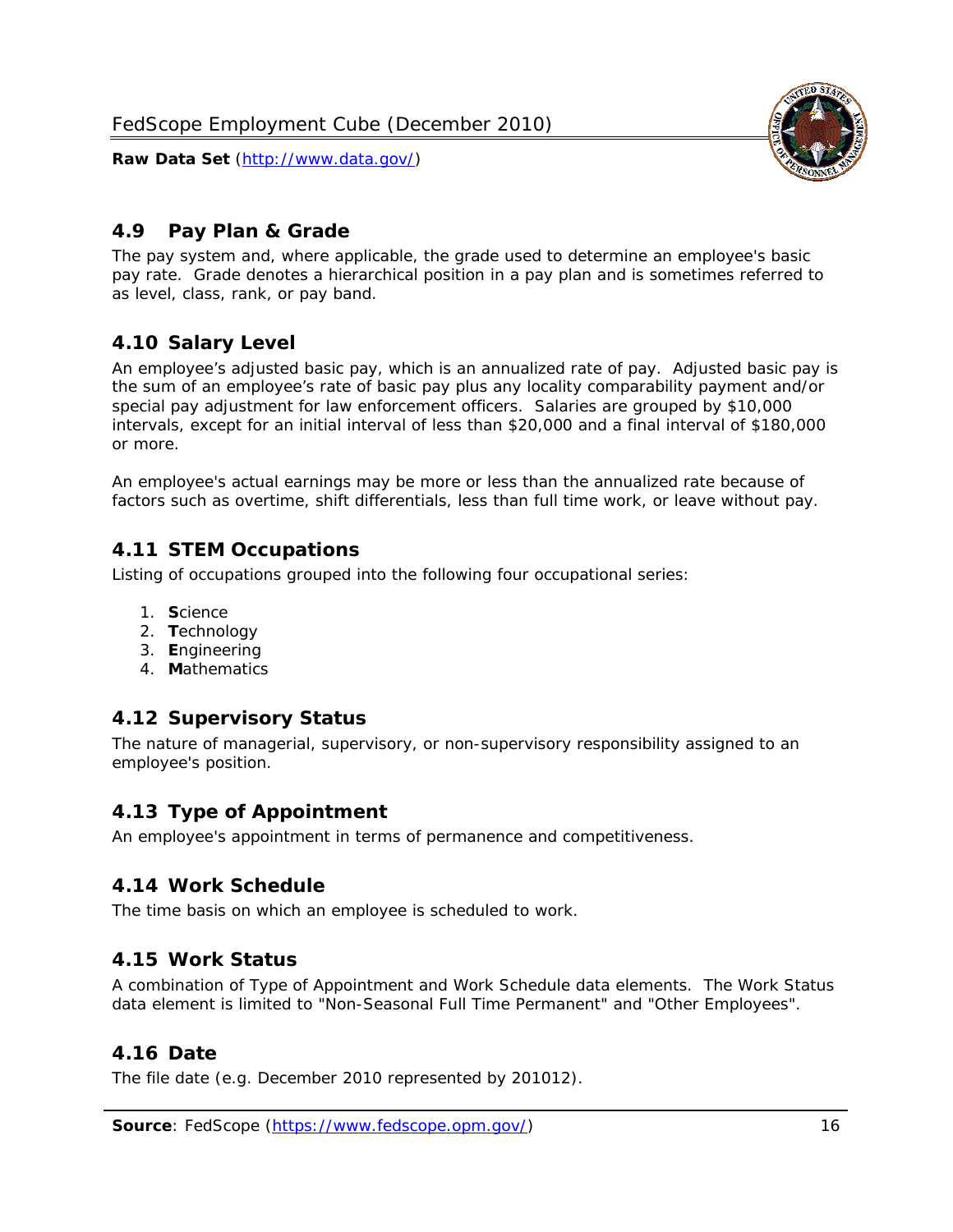

## <span id="page-17-0"></span>*4.17 Employment*

A measure representing the number of employees in pay status at the end of the quarter (or end of the pay period prior to the end of the quarter).

## <span id="page-17-1"></span>*4.18 Average Salary*

A measure representing the average adjusted basic pay, an annualized rate of pay. Adjusted basic pay is the sum of an employee's rate of basic pay and any locality comparability payment and/or special pay adjustment for law enforcement officers.

An employee's actual earnings may be more or less than the annualized rate because of factors such as overtime, shift differentials, less than full time work, or leave without pay.

Invalid salary values are excluded from the average. A large number of invalid values could invalidate the average. To obtain counts of invalid values, display the data using the Salary Level dimension (See [Salary Level\)](#page-16-1).

## <span id="page-17-2"></span>*4.19 Average Length of Service*

A measure representing the average number of years of Federal civilian employment and creditable military service.

Invalid values are excluded from the average. A large number of invalid values could invalidate the average. To obtain counts of invalid values, display the data using the Length of Service dimension (See [Length of Service](#page-15-6)).